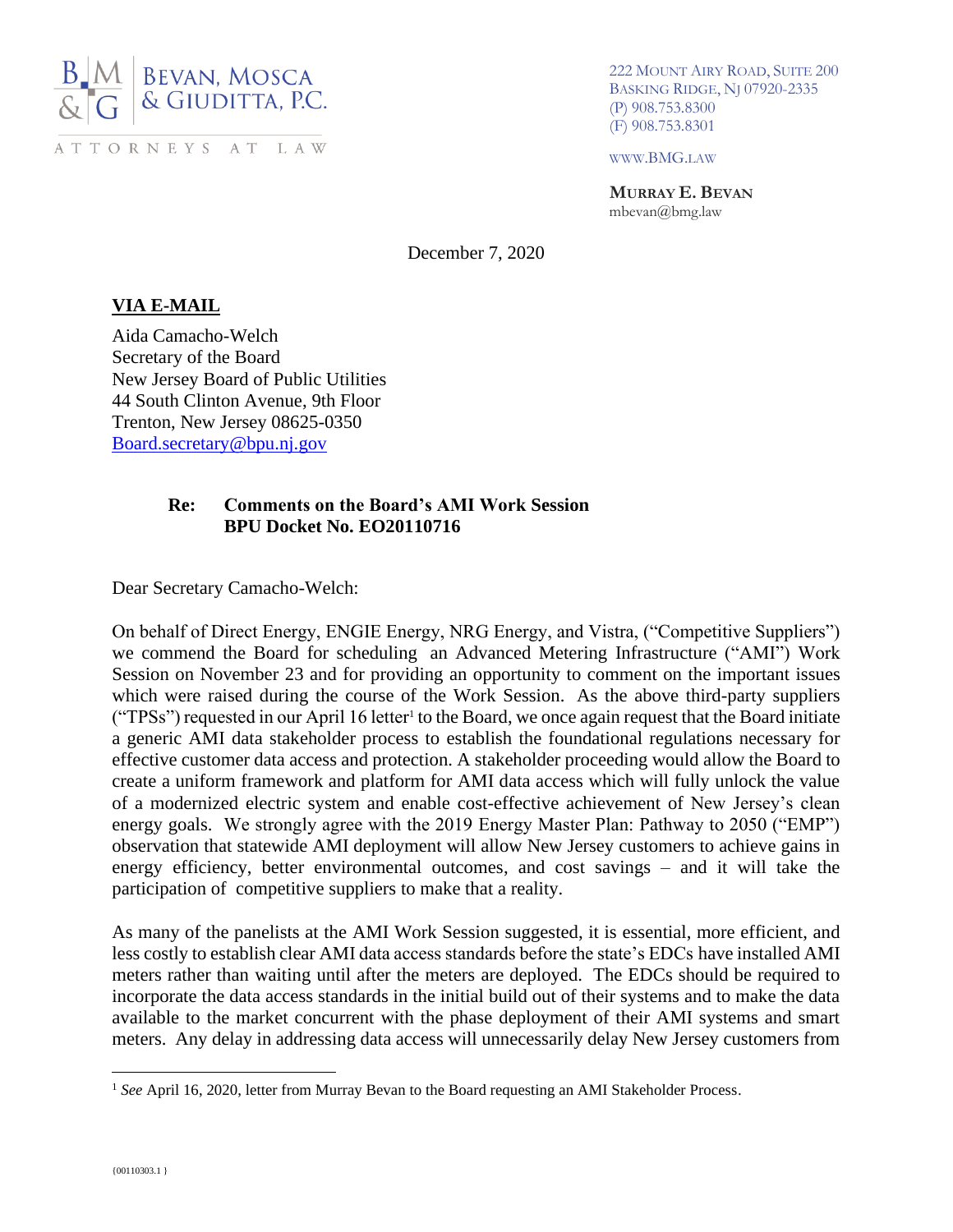Aida Camacho-Welch December 7, 2020 Page 2 of 4

utilizing the innovative energy efficiency, demand response, and carbon reduction solutions that the Competitive Suppliers look forward to offering in New Jersey. Customers' access to AMI data will provide them with a better understanding of and control over their energy usage. TPSs must have access to this data as soon as it becomes available so that they can begin to digest and analyze their customers' usage patterns and design solutions to meet their needs.

## **ACCESS TO INTERVAL USAGE DATA IS ESSENTIAL TO SPUR MARKET INNOVATION AND ALLOW GREATER CUSTOMER CONTROL OVER THEIR USAGE**

AMI smart meters, unlike the current meters in use, measure and collect granular energy usage data in increments ranging from one minute to an hour. This data, which is commonly referred to as Interval Usage ("IU") data, provides information about how much electricity a customer is using during every hour (or less) of the day. The availability of IU data to TPSs spurs innovation and customized energy solutions that enable customers to take control over both their energy usage and budgets through products and services designed to help them shift their usage based on their individual needs.<sup>2</sup>

TPSs will also rely on this data to improve their own load profiling and forecasting as well as customer segmentation and behavior analysis, thereby promoting a smarter and more efficient grid. For this reason, IU data must become standard usage data available to all TPSs for all of their customers in New Jersey. This is the data of the future and the only way that customers will realize the full benefits of this data is for it to be widely available to the customers' chosen suppliers.

The ability to deliver product innovation hinges on timely and efficient access by TPSs to their customers' near real-time IU data from AMI meters every single day, all at one time, with watt level precision, and on having PJM load settled based on that data. In addition, Peak Load Contributions ("PLCs") must be calculated for customers based on each customer's individual AMI hourly peaks and used to set each customer's ICAP tag. Specifically, TPSs should have access to Billable Quality Interval Usage ("BQIU") data from AMI meters within at least 48 hours. This data must be made available daily and each supplier must be able to access the data for all of its customers at one time. At a minimum, TPSs should have access to their customers' IU data through the EDC's existing secure supplier portal via comma-separated values (".CSV") flat files – and where no portal exists, through newly created FTP sites – as well as through Electronic Data Interchange ("EDI"). Finally, during each phase of AMI meter deployment, the data should be made available to customers and their suppliers as soon as the meters are installed and begin collecting data.

# **THE AMI METER DATA BELONGS TO THE CUSTOMER**

Importantly, the Board should acknowledge and declare that the interval usage data generated by AMI meters belongs to the customer and the customers should alone be in control of access to their usage data. Customers should be free to grant access to their data to their chosen competitive

<sup>&</sup>lt;sup>2</sup> See, e.g., [Leveraging Competitive Markets to Unlock the True Value of AMI | R Street](https://www.rstreet.org/2020/10/26/leveraging-competitive-markets-to-unlock-the-true-value-of-ami/) (October 26, 2020).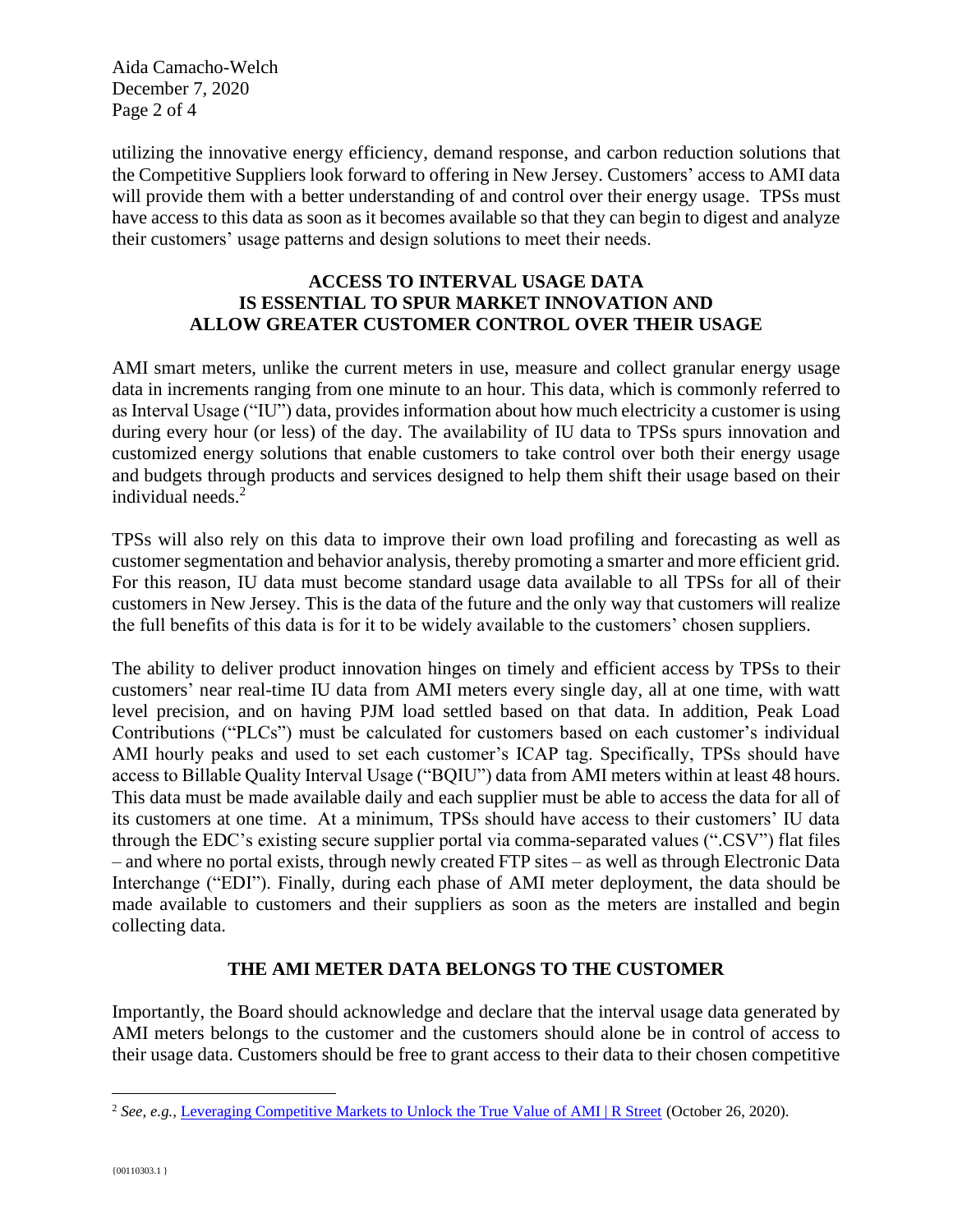Aida Camacho-Welch December 7, 2020 Page 3 of 4

supplier in the same way they grant access to their chosen supplier to switch their electricity service and obtain their usage data from their respective EDC during the contracting process.

### **NEW JERSEY CAN LEARN FROM OTHER STATES**

New Jersey does not need to develop from scratch the foundational AMI data requirements necessary to facilitate a data-rich environment. We can learn from other states that have already blazed the trail. Moreover, it is unlikely that a single data access solution will be sufficient to meet the needs of all market participants. A variety of solutions can and should be adopted in New Jersey to meet various needs in the market. For example, the Pennsylvania Public Utility Commission ("PAPUC") directed its EDCs to work through its Electronic Data Exchange Working Group process to develop Electronic Data Interchange transactions to fully achieve the capabilities of smart meter technology. Specifically, the PAPUC directed that all EDCs provide customers and their designated representatives with data access that fulfills the requirements of open, non-proprietary, two-way access for electric suppliers and third parties, such as conservation and load management service providers, and full electronic access for customers and their representatives to meter data upon customer consent. The PAPUC has also defined "bill quality data" for the purpose of functionally being able to bill using it and requires such interval data to be shared within 24 to 48 hours of daily meter reads. Moreover, the PAPUC directed the work group to develop standardized solutions for the acquisition of historical interval usage and BQIU data via a secure web-portal and those solutions were approved and implemented in 2017.<sup>3</sup> These solutions included a requirement for flat .CSV batch files with a rolling 10-days' worth of IU data delivered through the EDCs' supplier portals daily, an API solution capable of retrieving real time and historical interval usage,<sup>4</sup> and an EDI solution. All of these solutions were implemented by the Pennsylvania EDCs.

1) Similarly, the Maryland Public Service Commission convened stakeholders and developed a methodology for the delivery of near real-time BQIU data to third-party suppliers as well as a customer consent policy.<sup>5</sup> IU data is also available via EDI in Maryland. The same is true for the utilities in Delaware and the District of Columbia.

### **CONCLUSION**

Direct Energy, ENGIE Energy, NRG Energy, and Vistra urge the Board to initiate, as quickly as possible, a generic stakeholder process to establish foundational regulations necessary for effective customer data access and protection. Specifically, this proceeding should develop standardized

<sup>3</sup> *See* Pennsylvania Public Utility Commission, Smart Meter Procurement and Installation, Docket No. M-2009- 2092655, Final Order (December 5, 2012).

<sup>4</sup> API (application programming interface) is a computing interface that defines interactions between multiple software intermediaries.

<sup>5</sup> *See* Public Service Commission of Maryland, Order No. 87285 (December 8, 2015).